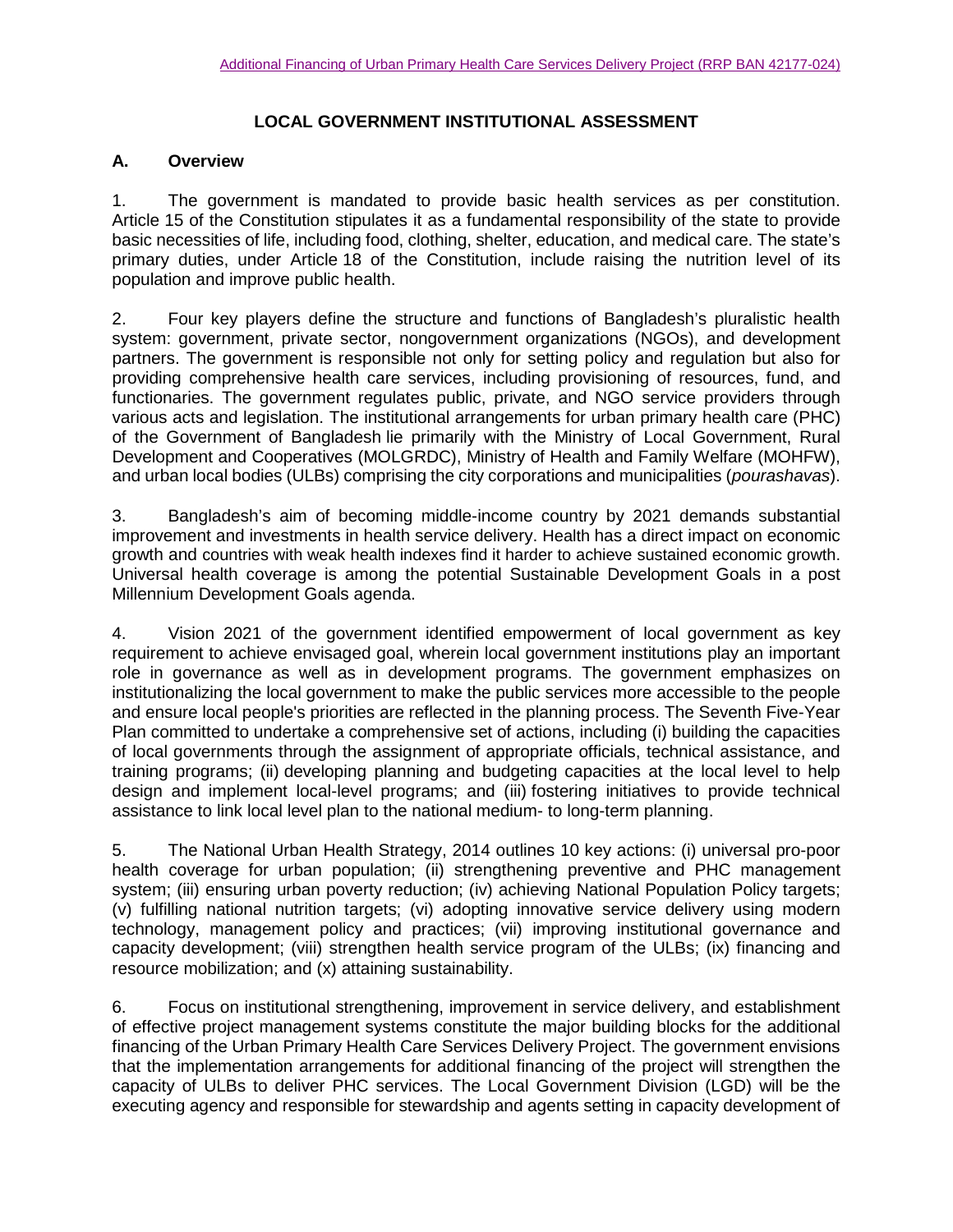local governments (including in fulfilling local bodies' mandates in public and primary health) and ULBs will be implementing agencies. MOHFW is responsible for health stewardship, health technical guidance, etc. The project steering committee will comprise LGD, MOHFW, and representative of mayors.



## **B. Institutional Arrangement for Urban Health**

DGFP = Directorate General of Family Planning, FP = family planning, MCWC = mother and child welfare center, NGO = nongovernment organization, UHFWC = union health and family welfare center, UZHC = upazila health complex. Source: Asia Pacific Observatory on Health Systems and Policies.

7. **Local Government Division and Ministry of Local Government, Rural Development and Cooperatives.** MOLGRDC is mandated to provide PHC in urban areas. All ULBs work under LGD of MOLGRDC. All the rules and regulations, acts, ordinances, and government orders regarding the functioning of ULBs are prepared and issued by LGD. LGD/MOLGRDC is also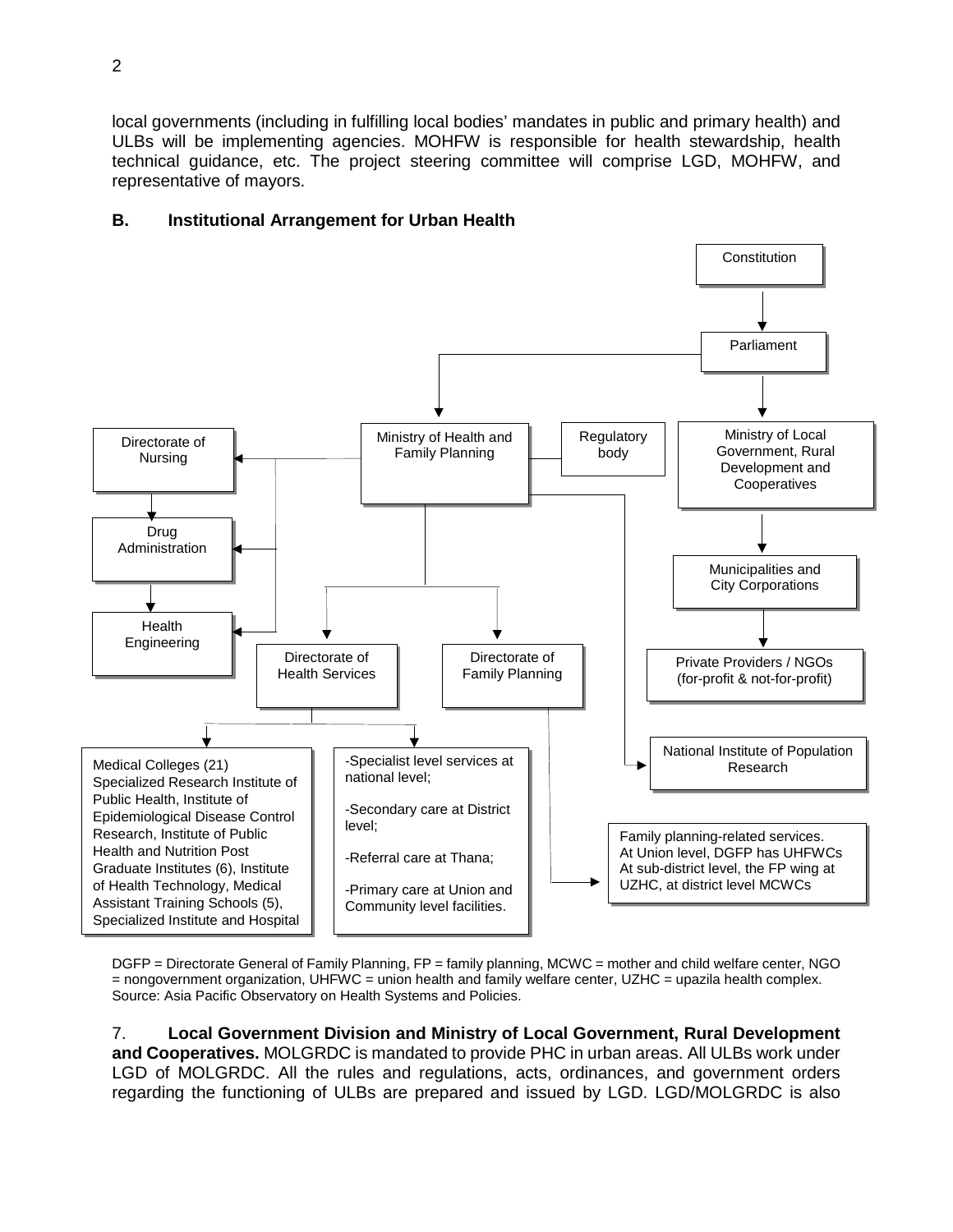mandated to identify relevant legal frameworks that defines the role and responsibilities of the ULB's Health Department to establish organizational structure and delivery of PHC services. The ministry has published two important acts, e.g., Local Government (City Corporation) Act, 2009 and Local Government (*Pourashava*) Act, 2009. Both acts are almost identical and provide necessary guidelines regarding urban health management. Successful implementation of these acts, in the near feature, will significantly contribute towards improving urban health sector performance.

8. The institutional arrangement of the Urban Primary Health Care Services Delivery Project at national and ULB levels are as below:

## **1. Institutional Set-Up at National Level**

## **a. National Urban Health Coordination Council**

9. At the national level, the Urban Health Coordination Committee (UHCC) co-chaired by secretaries of MOHFW and LGD, was formed on 22 March 2015. A technical working group for urban health headed by the additional secretary, LGD and represented by city corporations, MOHFW, development partners, NGOs, etc. has been formed to develop guidelines for delivering urban primary health services. It is also expected to address gaps in service delivery Urban Primary Health Care Services Coordination Committee has also been constituted under the chairmanship of secretary, LGD to ensure policy and working level coordination between MOHFW and LGD. However, to institutionalize the process in the regular functioning of these two agencies might require some period.

## **b. Urban Development Wing, Local Government Division**

10. In November 2012, the LGD established the Urban Development Wing (UDW), with four permanent cadre posts and 21 contractual posts. The UDW is responsible for the following: (i) implementing the National Urban Health Strategy and its operational plan in coordination with MOHFW and under the guidance of the UDW/LGD; (ii) functioning as the administrative authority for urban primary health in Bangladesh and facilitate the functions and responsibilities of ULB health departments and project implementation units (PIUs); (iii) coordinating urban health service-related activities of government and nongovernment agencies, development partners, international organizations/agencies like the World Health Organization, United Nations Children's Fund (UNICEF), United Nations Population Fund, etc., urban PHC projects such as Urban Primary Health Care Services Delivery Project, Government of the United Kingdom's Urban Health Program, European Union support to urban health and nutrition in Bangladesh, etc.; (iv) mobilizing resources for ULBs' health departments; (v) monitoring activities and performance of ULBs' health departments, urban health facilities, and projects/programs on urban primary health; (vi) organizing recruitment, deputation, training, career planning, and deployment of ULBs' health personnel; (vii) providing overall personnel functions for ULBs and urban health facilities; (viii) setting and enforcing clinical, ethical, and management quality standards for urban health facilities both in public and private/NGO sector, with the Directorate General of Health Services (DGHS); (ix) maintaining a database for all urban PHC facilities and authorities with DGHS; (x) performing evaluation and monitoring functions over ULBs' health departments and the urban health facilities at the field level; (xi) promoting advocacy and behavior change communication activities; (xii) maintaining constructive liaison with ministries and other government agencies, development partners, and private sector/NGOs.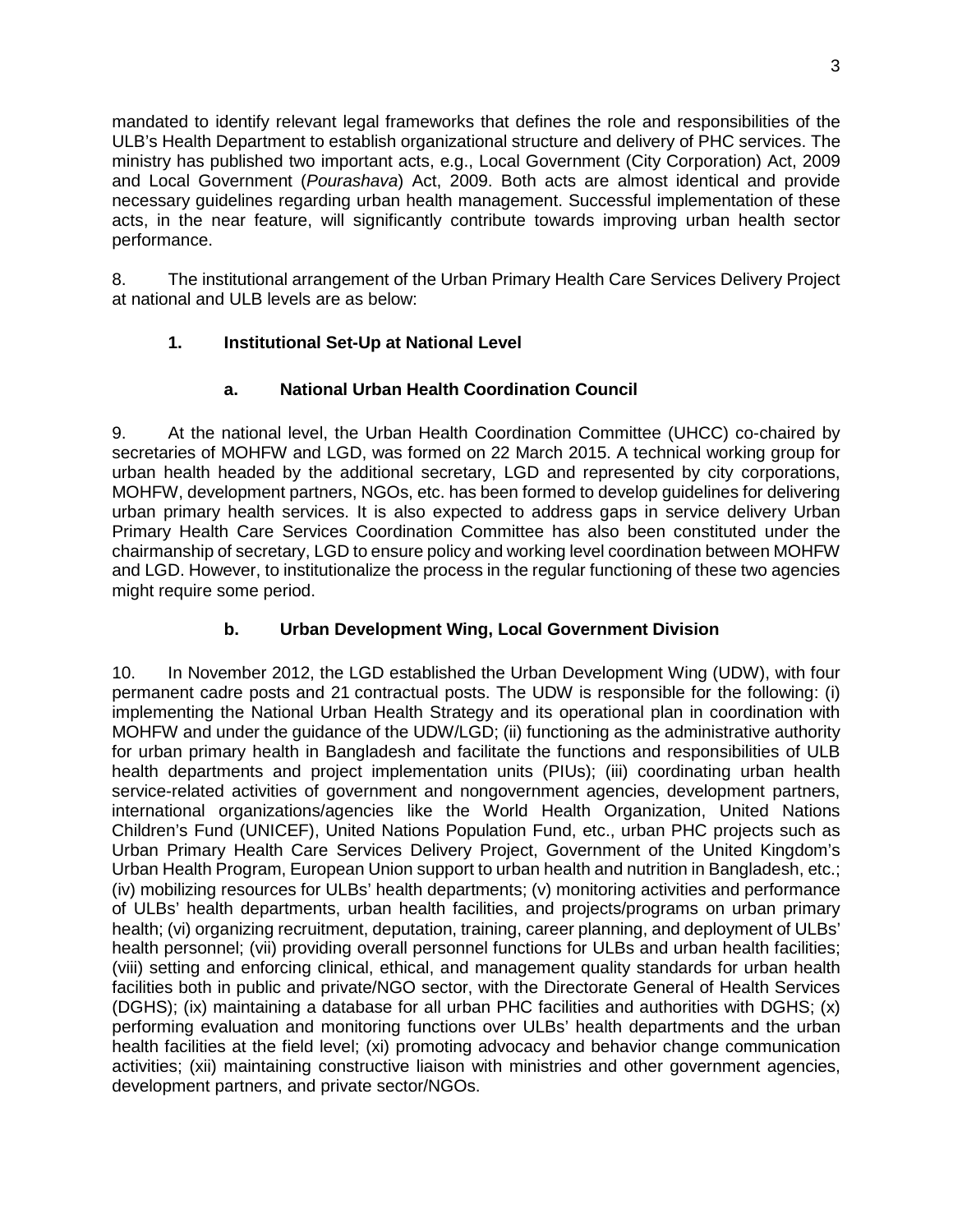11. Since establishment, the UDW has had issues with assignment of responsible staff and assumption of effective authority over urban health. To ensure effective functioning, UDW should be strengthened with adequate personnel and resources. A dedicated joint secretary level officer, with requisite support staff and other resources, should be assigned to the wing to monitor urban health services. At present, UDW is headed by an additional secretary assisted by two deputy secretaries, four senior assistant secretaries, and various support staff. One of the assistant secretaries is entrusted to look after health issues.

# **c. Project management unit**

12. A project management unit (PMU), headed by a full-time project director, has been functioning in LGD to provide the required technical, administrative, and logistical support for project implementation. The project director is at least a deputy secretary level officer, preferably at the joint secretary level, and has project management experience, preferably related to the health sector.

# **2. Institutional Set-Up at Urban Local Body Level**

# **a. Urban local government bodies**

13. ULBs are responsible for PHC services provision and delivery in its jurisdiction. The mayor is officially entrusted with all powers. Councilors are the members of the council (*Parisad*) and responsible for the tasks of different standing committees. The Local Government (City Corporation) Act of 2009 and Local Government (*Pourashava*) Act of 2009 stipulate the various health functions to be performed by ULBs (Appendix 1).

14. The urban health function is one of the core functions of ULBs in line with the phrase 'citizen health and environment and protection' of the acts. However, institutional arrangements towards ensuring universal health coverage to urban residents should involve regular coordination, monitoring, and application of regulations for both public and private service providers alike.

# **b. Urban Local Body Health Department**

15. Each ULB has a health department called a city corporation or municipal health department, which provides public health services. The ULB health departments have institutional problems which contribute to the non-attainment of needed program results. Due to vacancies of medical officers and limited staff strength across many ULBs, the strengthening of the ULBs is yet to reach the desired level. Moreover, absence of a career path for the medical officers of the health unit of the corporations and municipalities compared to their health ministry counterpart also act as a deterrent to undertake leadership in resolving medical and service delivery issues. Additional technical posts need to be sanctioned for PHC as existing PIU staffing are insufficient to oversee service providers. PIUs undertake monitoring visits to the clinics but providing regular guidance to the service providers is a challenge considering its current staff strength. Lack of resources and technical capacity severely limits the ULBs from taking an effective role in monitoring service delivery.

# **c. Project implementation unit**

16. While PMU is the central managing agency, the PIUs are the main drivers for implementation of project activities at the city/town level. PIU is formed with city corporation or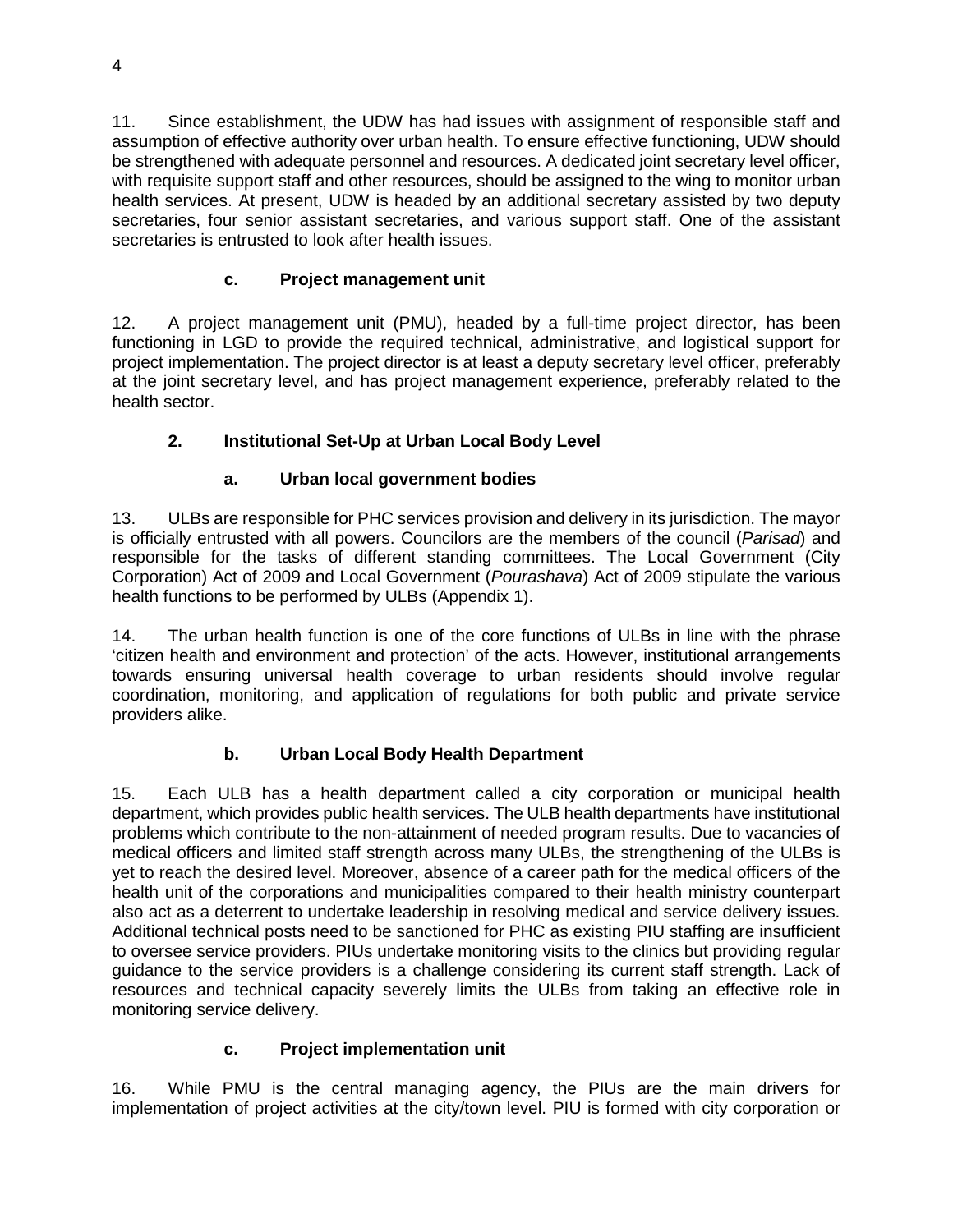municipality officials and project-appointed staff. To ensure smooth and effective relations between public–private contracting parties, PIUs have established partnership committees in their respective localities with adequate representation from local officials and private sector representatives. Further delegation of procurement and service contract administration-related responsibilities to PIUs are proposed under the additional financing of Urban Primary Health Care Services Delivery Project. However, this will require streamlining of project financial management and procurement systems across all layers of project implementation, as well as strengthening PIUs' monitoring and oversight role.

## **3. Urban Health Coordination Committees at Urban Local Body and Ward Levels**

17. In each city corporation and municipal level, UHCCs have been established. City corporation/municipality UHCCs are chaired by the chief executive officers, and is comprised of the district civil surgeon, chief health officers, partnership area NGOs (PANGOs), and other stakeholders. At the ward level, a ward UHCC has been established. The ward UHCC is chaired by a ward councilor, and co-chaired by zonal health officers, and comprise representation from NGO workers and local stakeholders (including representatives from poor communities and informal settlements, at least 40% representation must be female). The ward UHCC serves as a mechanism for grievance redress of any resettlement-related issues and coordinates user forums to discuss communities' feedback on NGO health services provision. Though one primary health care center (PHCC) serve multiple wards, the other ward councilors are not part of this Ward Primary Health Care Coordination Committee. This results lack of interest and ownership among these councilors.

## **a. Ministry of Health and Family Welfare**

18. The statutory responsibility for the health sector is vested in MOHFW headed by a minister. The ministry is responsible for policy formulation, decision-making, maintaining liaison with donors and other line ministries, and the activities of directorates and departments under its jurisdiction. The MOHFW comprises of nine executing authorities (directorates of director generals), of which the DGHS and the Directorate General of Family Planning are directly involved with provision of health and family planning services. The director generals are responsible for health programs and projects under their respective directorates. Below the director general, the civil surgeon is the team leader and chief of health services at the district level and the upazila health and family planning officer (UHFPO) is responsible for technical and administrative supervision of health and family planning activities at the upazila level. The UHFPO is the last tier in state health administration. The civil surgeon and UHFPO are supported by the deputy director of Family Planning and upazila family planning officer in the district and upazila levels, respectively. At the local level, administration of health matters is fully controlled by the MOHFW.

19. MOHFW in 2012 adopted a health care financing strategy, Expanding Social Protection for Health: Towards Universal Coverage Health Care Financing Strategy, 2012–2032. The strategy is being implemented in three phases, short-, medium-, and long-term. The short-term was coterminous with the Health, Population and Nutrition Sector Development Program, i.e. 2016. The medium-term phase is now up to 2021. The long-term phase, which ends in 2032, will build upon the achievements of the short and medium-terms of sequenced implementation of the planned strategic interventions, moving Bangladesh towards achieving universal health coverage.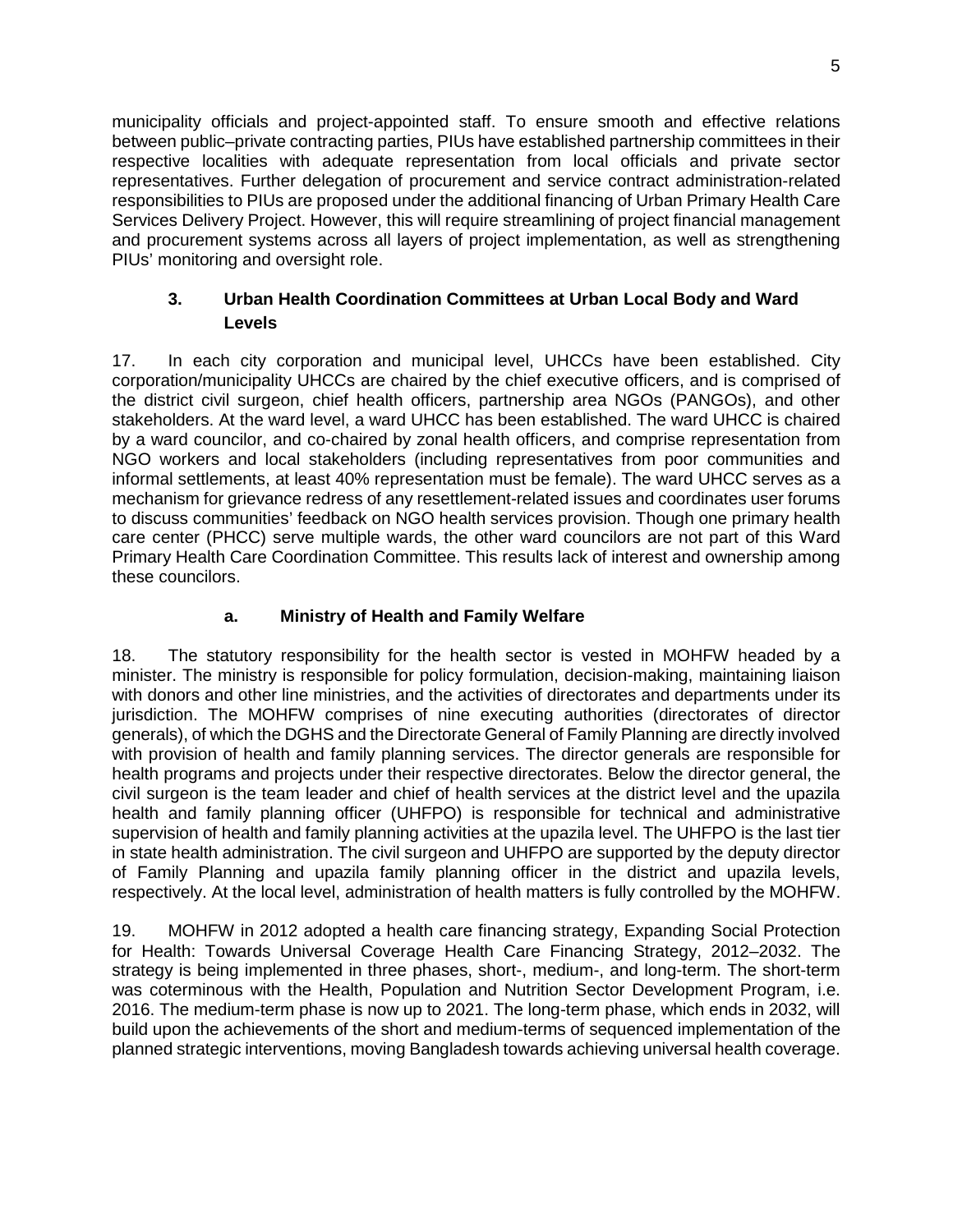## **b. Non-project health service providers**

20. Non-project urban areas are covered by the United States Agency for International Development and Department for International Development-funded NGO Health Services Delivery Project, a network of contracted NGOs providing services in over 4,000 urban service locations. Marie Stopes Clinics Society provides services in 120 service locations while urban health networks for the poor are organized by Manoshi (Bangladesh Rural Advancement Committee). Other NGOs and private providers, outpatient department facilities of MOHFW, secondary and tertiary hospitals, and outdoor dispensaries complete the urban health providers' landscape. NGOs provide essential and special services. However, the various urban PHC services are largely inadequate in view of the needs of the fast-growing urban population.

## **c. Private health service providers**

21. Private sector health service providers can be grouped into two main categories—the organized and the informal. The organized private sector (both for-profit and nonprofit), serving mostly urban areas, includes qualified practitioners of modern systems of medicine. The informal sectors, which primarily serve rural areas, consist of providers without formal qualifications such as untrained allopaths, homeopaths, *kobiraj*, etc., known as alternative private providers.

22. Urban PHC services, often in the form of formal and informal, non-public or private health work force have been dominating Bangladesh. The quality and extent of current health services provided by public and private sectors in the country needs improvement. High fees and excessive diagnostic testing are the main reasons for expensive treatment in the private sector. The National Health Policy, 2011 states that quality control is necessary for private health care facilities, which requires strengthening of government regulatory system. The 16th strategy of National Health Policy, 2011 spells out the measures to be taken to develop and apply necessary rules and regulations to ensure availability of proper and quality medical care for the patients in the private sector.

23. In Bangladesh, most transactions (64% of total health expenditure) are made directly from patients to providers as out-of-pocket payments (OOPs). Direct payment for the purchase of pharmaceuticals and medical goods is the predominant contributor to OOP, either through selfpurchase or on the advice of a formal or informal health-care provider (WHO 2015, Bangladesh Health System Review) (fund flow diagram in Appendix 2). Hence, the government may face bigger challenges in this regard, where household health expenditure as share of total spending tends to be higher among poorer income groups. High rates of OOP can create a barrier for the sustainability of urban PHC.

## **C. Intuitional Challenges in Urban Primary Health Care**

24. The independent midterm review in November 2015 observed that LGD has been effectively providing leadership through the ongoing Urban Primary Health Care Services Delivery Project to the country's efforts in identifying scalable models for PHC delivery through ULBs and merits continuation and expansion to meet the growing demands in the short term. This will also contribute significantly to continue providing leadership to support the country's plans to deliver sustainable urban PHC.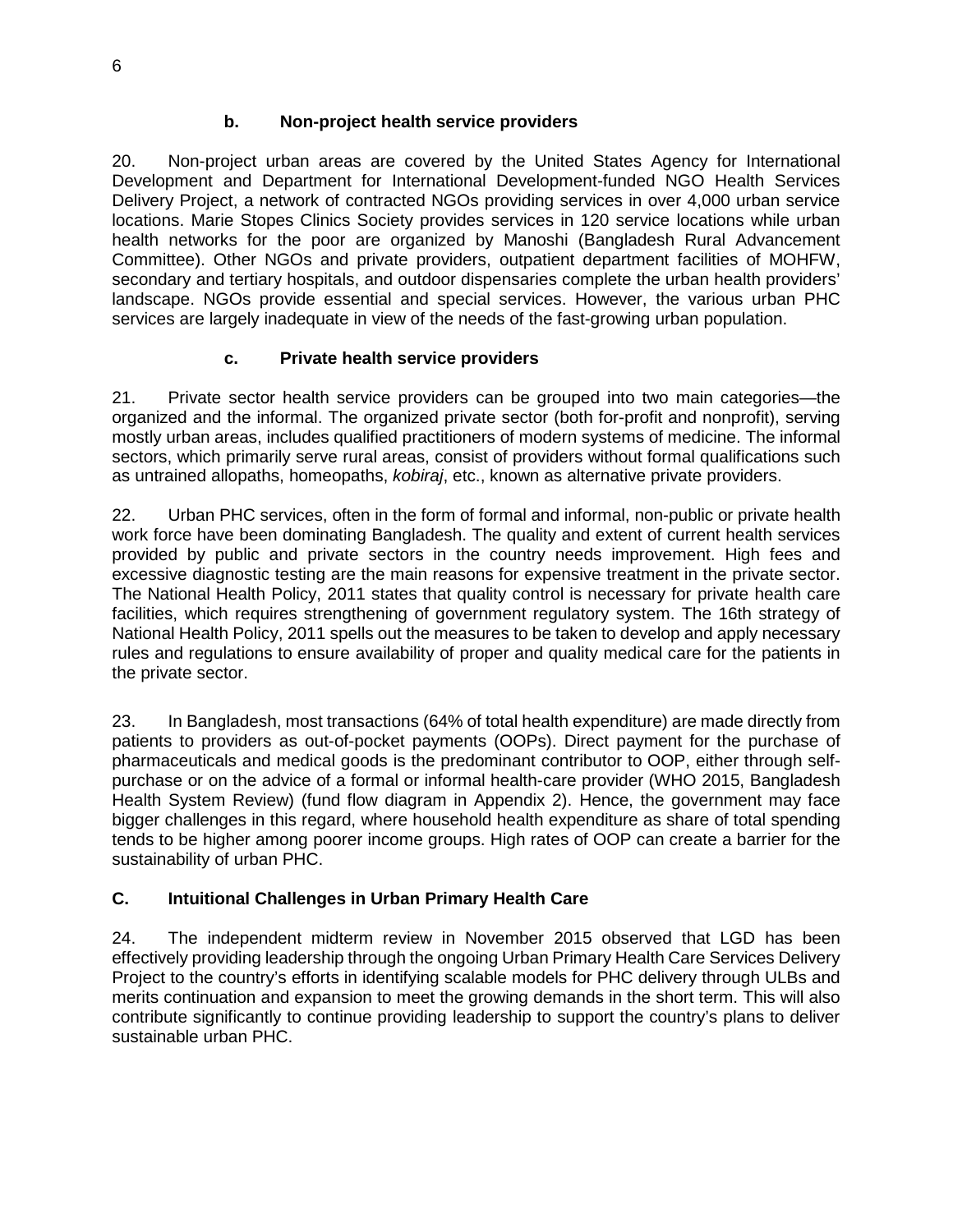25. However, despite its successes, improvement in institutional strengthening under the ongoing project remains a challenge. Many of the urban health departments are understaffed, with several posts remaining vacant. In addition, many of the positions are not permanent and staff are employed through master roll or short-term contracts. Most of them are not clinicians.

26. It is virtually impossible for a ULB to become sustainable in the absence of autonomy and delegation of authority. Of the 11 city corporations and 324 municipalities in the country, most are dependent on the grants and block allocations from the central government. The sources of ULB's income are from holding taxes, fees, and charges they levy as well as rents and profits accruing from properties of the local body and fees received through its different services. The local revenue resources are insufficient for the ULBs to meet the expenditure needs of the growing urban population.

27. The discourse of municipal finance in Bangladesh has been largely through these perspectives: (i) local resource mobilization, (ii) national government's grant, and (iii) transfers through project and project financing. ULBs get government grants, but it is difficult to determine how much of it is for health activities. All ULBs do not get funds from the government equally due to the absence of a well-structured fund transfer mechanism.

28. Human resources constraints are one of the major issues hindering the efficacy of ULBs. Provision of technical positions like doctors, paramedics/clinicians, etc. of health departments in the present organogram of ULBs are inadequate to meet the manpower requirements for urban PHC services (to illustrate, organogram of 'A Class' *Pourashava* in Appendix 3), and in addition, there are usually many vacancies for technical positions in ULBs. ULBs are not fully autonomous in hiring their staff. First and second-class officials get appointed by the MOLGRDC, while only third and fourth-class employees get appointed by the ULBs.

29. Approval of a new organogram for a ULB is complicated. Approval must be obtained from the line ministry, Ministry of Public Administration, Ministry of Finance, Ministry of Law, and the secretariat committee, though ULBs are fully responsible for paying salaries and all other allowances from their own sources.

#### **D. Lessons Learned from Ongoing Urban Primary Health Care Services Delivery Project**

30. ULBs under MOLGRDC have delivered PHC services in project areas since 1998 through contracted NGOs under the three phases of urban PHC projects (Urban Primary Health Care Project [1998–2005], Second Urban Primary Health Care Project [2005–2012], and Urban Primary Health Care Services Delivery Project [2012–present]). The project is operated on a public–private partnership, performance-based contracting model with pro-poor targeting as well as gender-responsiveness which aims to provide 30% free services to the poor populace in the project areas. The Urban Primary Health Care Project was designed to provide a role model of how the government could change from being a direct provider of services into a contracting agency and, by doing so, provide an effective way to finance and organize the ULBs' PHC delivery, while also providing possible directions for further diversification of health care services in Bangladesh. The Urban Primary Health Care Services Delivery Project runs clinics known as comprehensive reproductive health care centers and PHCCs, under the brand name of *Nagar Sastho Kendro*, that has been effective in improving the health of the urban poor and reduce preventable mortality and morbidity, especially among women and children.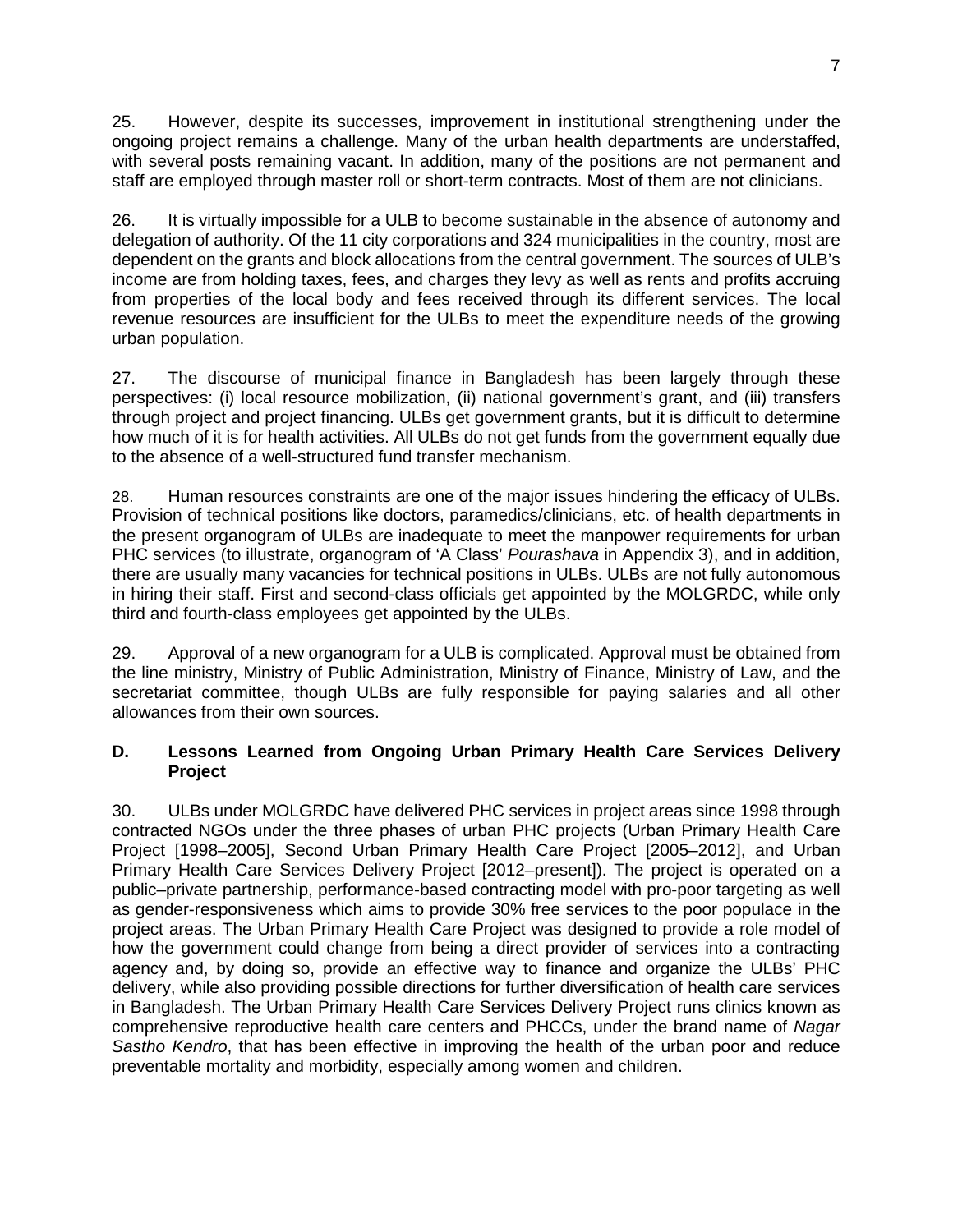31. The ongoing Urban Primary Health Care Services Delivery Project is intended to sustain improvements in PHC by building capacities of ULBs to manage, finance, plan, evaluate, and coordinate urban health services. This was expected to be achieved through organizational restructuring of the ULB's health departments. However, there has been little progress until date in this respect.

32. The project has facilitated formation of several key institutional structures at national level, such as the UHCC, technical working group under UDW. The outputs from these committees are yet to reach a significant level. The UDW, which was to play a key leadership role in institutional dialogue and towards moving from stand-alone project approaches to a programmatic role in urban health, is yet to fully assume its mantle delaying achievement of intended outcomes.

33. ULBs are yet to receive block allocation earmarked specifically for urban PHC from the government resulting in fund shortages and consequent inadequate support to PHC services and facilities in their jurisdictions.

34. Many of the ULBs are considered best performers in providing PHC services as per PANGOs' ranking. However, it is observed that ULBs' health service is mostly focused on immunization, conservancy, slaughter house, birth and death registration, etc. activities, and PHC services is still not part of ULB's mainstream focus mainly due to their full functional dependency on NGOs for the same. The project has provided a strong focus in the ULBs as they are functional PIUs in PHC services, but there is still little interest due to sustainability concerns. In most cases, ULB/PIU are not allocating the recommended 1% annual revenue budget contribution to the Urban Primary Health Care Sustainability Fund. Even PANGOs are not adhering nor fully aware about the timing and basis of contribution for 80% of excess income generation.

## **E. The Way Forward**

35. During the additional five-year implementation period, the government envisages sufficient strengthening of urban health service administration, including at ULB level, to sustain health services through the establishment of a functional, fully-staffed, permanent institutional body with a dedicated revenue budget head for urban PHC under MOLGRDC from which government budget allocations will supplement ULBs' health financing. ULBs would also ensure financing and functionaries, and institutional arrangements will be sustained accordingly. It is expected that contracting out of health services will predominantly continue even after project completion, and where the capacity exists, selected ULBs may deliver services themselves.

36. Sustainability of urban PHC should be ensured through (i) strengthening of UDW to take a leadership position in delivery of urban PHC services in health policy, planning, coordination, monitoring, and program guidance for urban health; and (ii) establishing a revenue budget line for ULBs' PHC service from government revenue allocations support technical, logistics, and human resources requirement for health services in ULBs and deputation of medical officers from MOHFW. This allocation could also be used to supplement ULB-financing of urban PHC as a means for sustainable financing when development partner-financing support ends.

37. ULBs have two budget heads they can utilize to support health efforts. First, the revenue raised through tax collection on which ULBs have sole authority. Thus, they can determine the extent of budgetary allocation from this head that can be used to support health interventions. Secondly,<sup>[1](#page-7-0)</sup> revenue budget from LGD as well as a development budget they may receive from

<span id="page-7-0"></span><sup>&</sup>lt;sup>1</sup> By creating a provision of revenue budget head for PHC service in the LGD.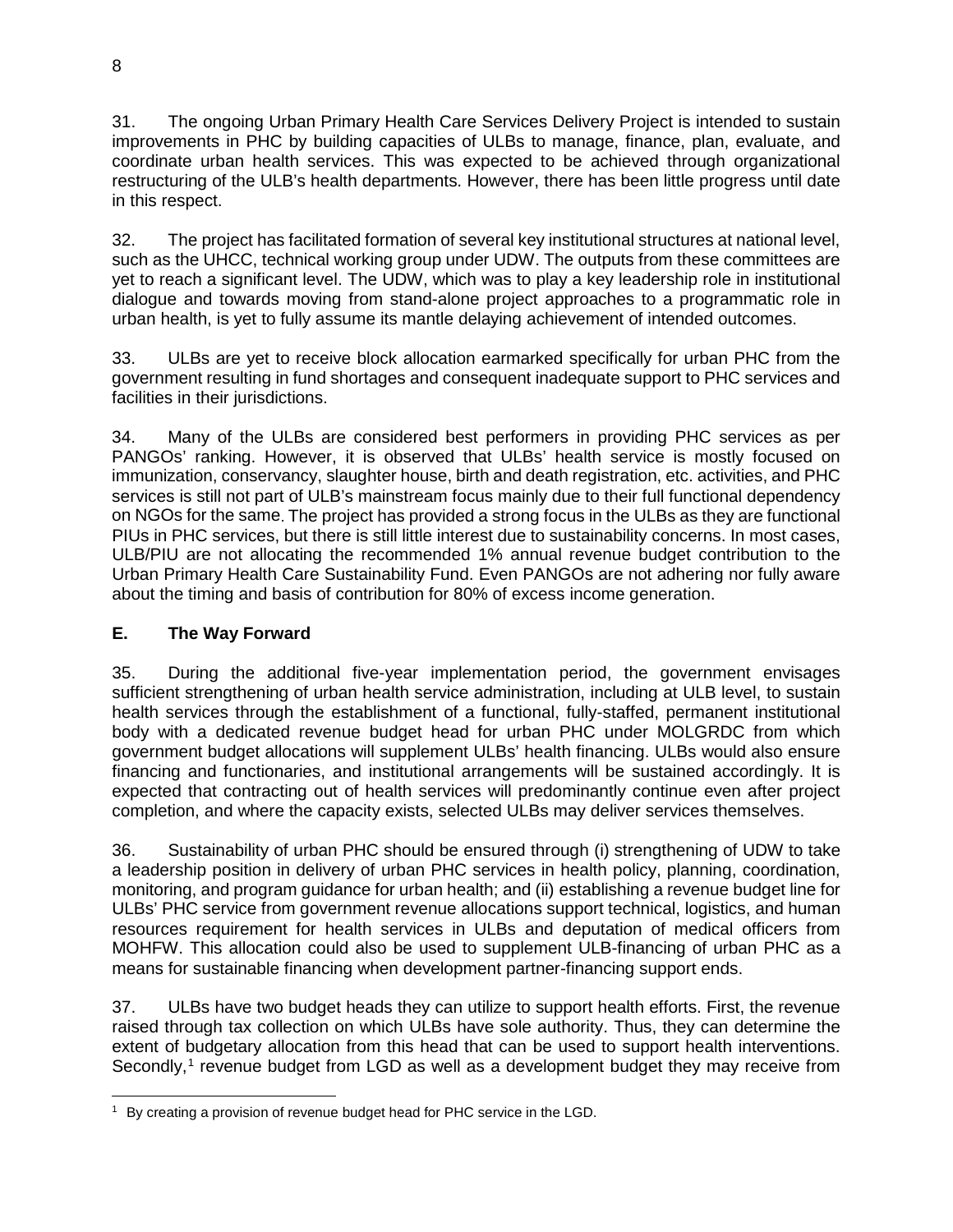the line ministry and provided by international donors. These funds are usually earmarked for specific activities. ULBs usually receive some funding support for water and sanitation efforts from this budget head.

38. The health departments of ULBs also require strengthening with sufficient manpower resources. Health department staffing should include sufficient medical officer/s and other health professionals, and auxiliary staffs reflecting its population and health requirements. Capacities of such staff should be built with in-service orientation and training for ULB-centered health responsibilities.

39. ULBs must be made to consider PHC as a priority subject and take a proactive role in ensuring PHC delivery to all urban dwellers. ULBs must earmark a sizable part of their budget for health care and establish health investment accounts. The government should also assist the ULBs with adequate budgetary support for the purpose, including targeted block grants for public and primary health.

40. The Urban Primary Health Care Services Delivery Project should also address differential health needs of women and men and ensure service delivery is non-discriminatory and inclusive. Since women mostly bear the burden of household chores, it is important that the mindset of men and family members are made more gender-sensitive through behavior change communication. It is also to be recognized that climate change, distortion of water, and sanitation facilities affect women the hardest. So, in the next phase of the project, these issues must be addressed for sustaining the effects of the present project.

41. It is necessary to develop urban health management information system as an online platform creating online accounting system to capture and transmit service transactions electronically, thereby strengthening internal controls as well as improving data quality and timeliness of reporting.

42. Sound institutions and good governance go together. To improve institutional governance for urban health management in ULB level, the project should focus on three pillars in its capacity building efforts: (i) leadership, (ii) staff development, and (iii) enhancing process and systems to meet international standards and country's best practices. In support of this, more specific tangible actions are needed at both national (LGD) and local (ULB) levels:

- (i) At LGD level:
	- a. strengthen UDW with permanent dedicated staff and support;
	- b. designate one district surgeon for primary health and one for public and environmental health;
	- c. conduct regular UHCC meeting at the secretarial level;
	- d. reactivate Urban Health Working Group at the sub-secretariat (working group/staff) level with regular meetings and report preparation;
	- e. MOHFW deputes chief health officer/medical officer and other staff to serve in ULBs;
	- f. appoint technical staff for UDW/PMU to strengthen ULBs' capacity;
	- g. establish a revenue budget head in LGD specifically for PHC;
	- h. LGD develops a strategy for retention and career progression of ULBs' medical officers; and
	- i. redefine Urban Primary Health Care Sustainability Fund mechanism for its best utilization to cover an increasing share of ULB health costs.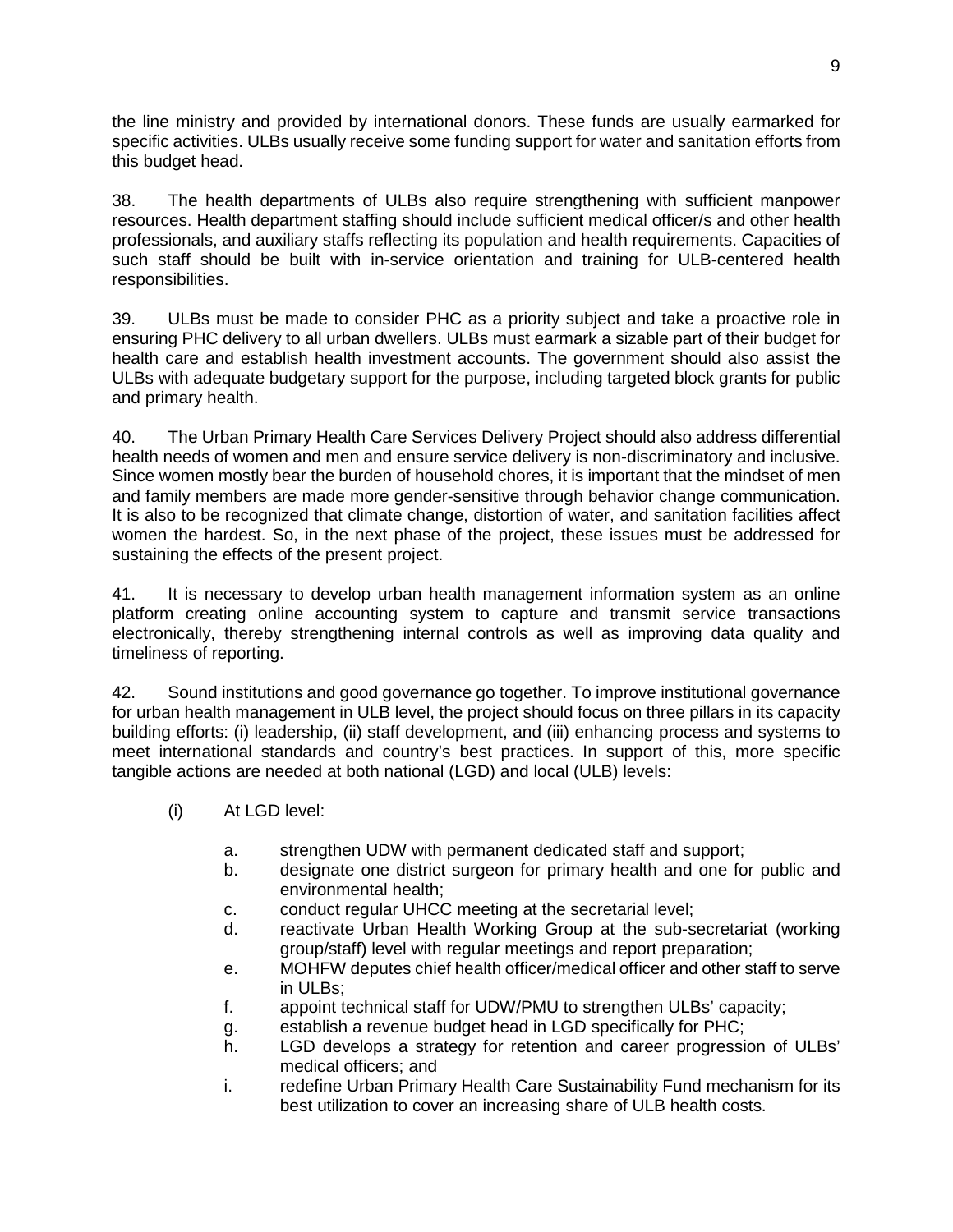- (ii) At ULB level:
	- a. Mayors and councilors (ULB leadership) foster motivation, vision, and assumption of responsibility on health issues;
	- b. strengthen health departments with required manpower and capacity development;
	- c. allocate sufficient budget for health departments;
	- d. engage in capacity development on human resource recruitment, financial management, procurement, monitoring and evaluation, information and communication technology, health service quality assurance, etc.; and
	- e. hold regular Health Coordination Committee meetings under the mayor with participation of the chief health officer/medical officer, civil surgeon, deputy director of Family Planning, private hospitals, NGOs, and private sector.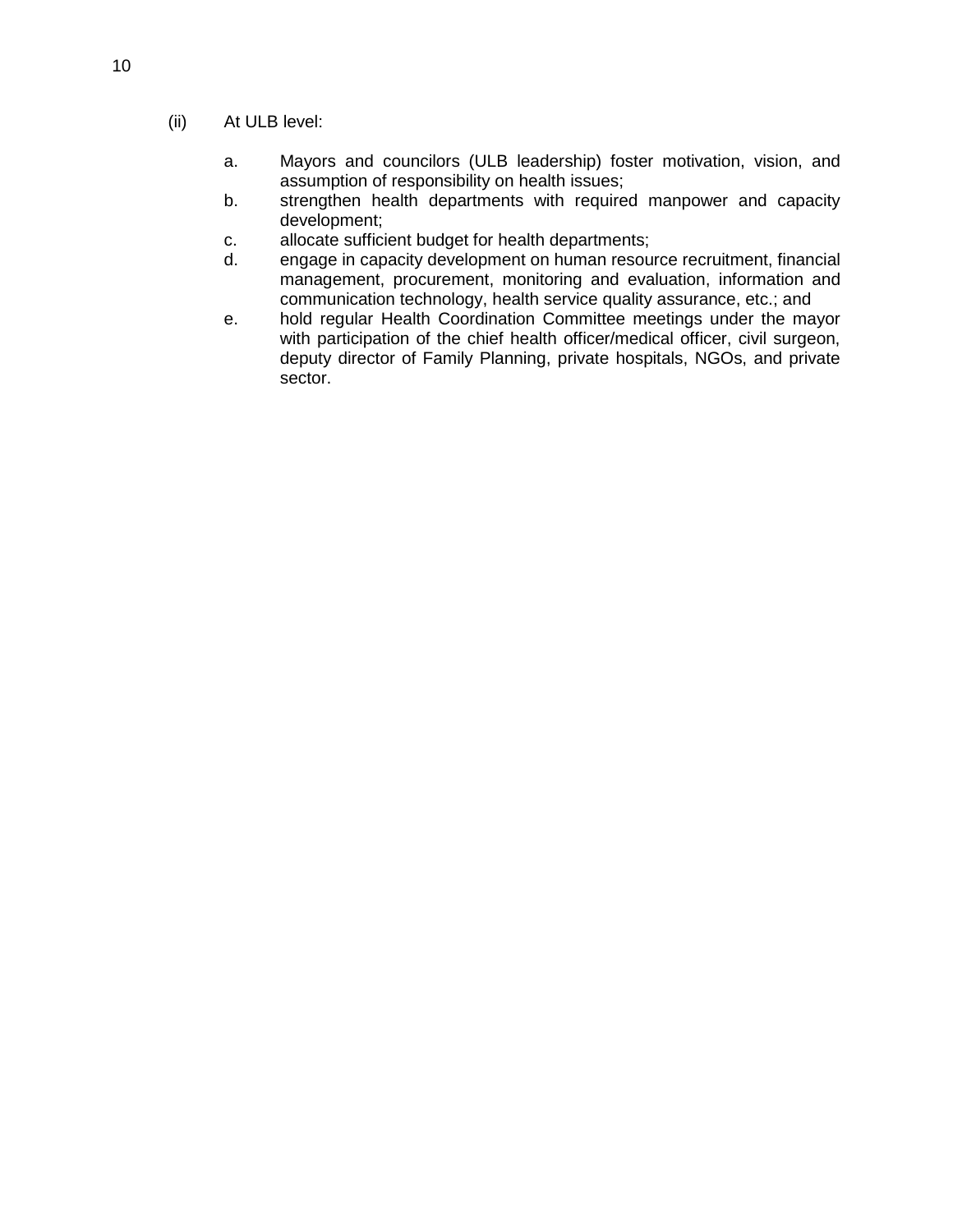## **HEALTH FUNCTIONS[1](#page-10-0) OF MUNICIPALITIES AND CITY CORPORATIONS**

1. **Responsibility for health systems**. A city corporation/municipality shall be responsible for the health of its people and for this purpose it may cause such measures to be taken as are required by or under this ordinance.

## 2. **Insanitary buildings.**

- (i) A city corporation/municipality may, by notice, require the owner or occupier of any building or land which is in an insanitary or unwholesome state:
	- a. to clean or otherwise put it in a proper state;
	- b. not to keep it unhealthy;
	- c. to lime wash the building and to make such essential repairs as may be specified in the notice; and
	- d. to take such other steps to such building or land as may be specified.
- (ii) If any requirement of a notice issued under sub-section (1) is not complied with within such period as may be specified in the notice, the city corporation/municipality may cause necessary steps to be taken to rectify the same, and the cost so incurred thereunder by the city corporation/municipality shall be deemed to be a tax levied on the owner or occupier under this ordinance.

#### 3. **Waste removal, collection, and management**

- (i) A city corporation/municipality shall make adequate arrangements for the removal of refuse from all public streets, public latrines, urinals, drains, and all buildings and land within its jurisdiction and for the collection and proper disposal of such refuse.
- (ii) The occupiers of all other buildings and lands within city corporation/municipality limits shall be responsible for the removal of refuse from such buildings and lands subject to the general control and supervision of the city corporation/municipality.
- (iii) The city corporation/municipality may cause public dustbins or other suitable receptacles to be provided at suitable places and in proper and convenient situations in streets or other public places, and where such dustbins or receptacles are provided, the city corporation/municipality may, by public notice, require that all refuse accumulating in any premises or land shall be deposited by the owner or occupier of such premises or land in such dustbins or receptacles.
- (iv) All refuse removed and collected by the staff of the city corporation/municipality or under its control and supervision and all refuse deposited in the dustbins and other receptacles provided by the city corporation/municipality shall be the property of the city corporation/municipality.

#### 4. **Public toilet**

- (i) A city corporation/municipality shall provide and maintain, in sufficient number and in proper condition, public latrines and urinals for the separate use of each sex and shall cause the same to be kept in proper order, and to be properly cleaned.
- (ii) The occupier of any premises to which any latrine or urinal pertains shall keep such latrine or urinal in a proper state to the satisfaction of the city

<span id="page-10-0"></span> <sup>1</sup> The functions of municipality and city corporation in the acts are typically similar. The Local Government (Municipality) Act, 2009 – 2nd Schedule: Detail Functions of the Municipality – Public Health outlines the broad responsibilities for public health by a municipality. The similar functions have been outlined in the Local Government (City Corporation) Act, 2009 – 3rd Schedule" Detail Functions as responsibility for Health Systems.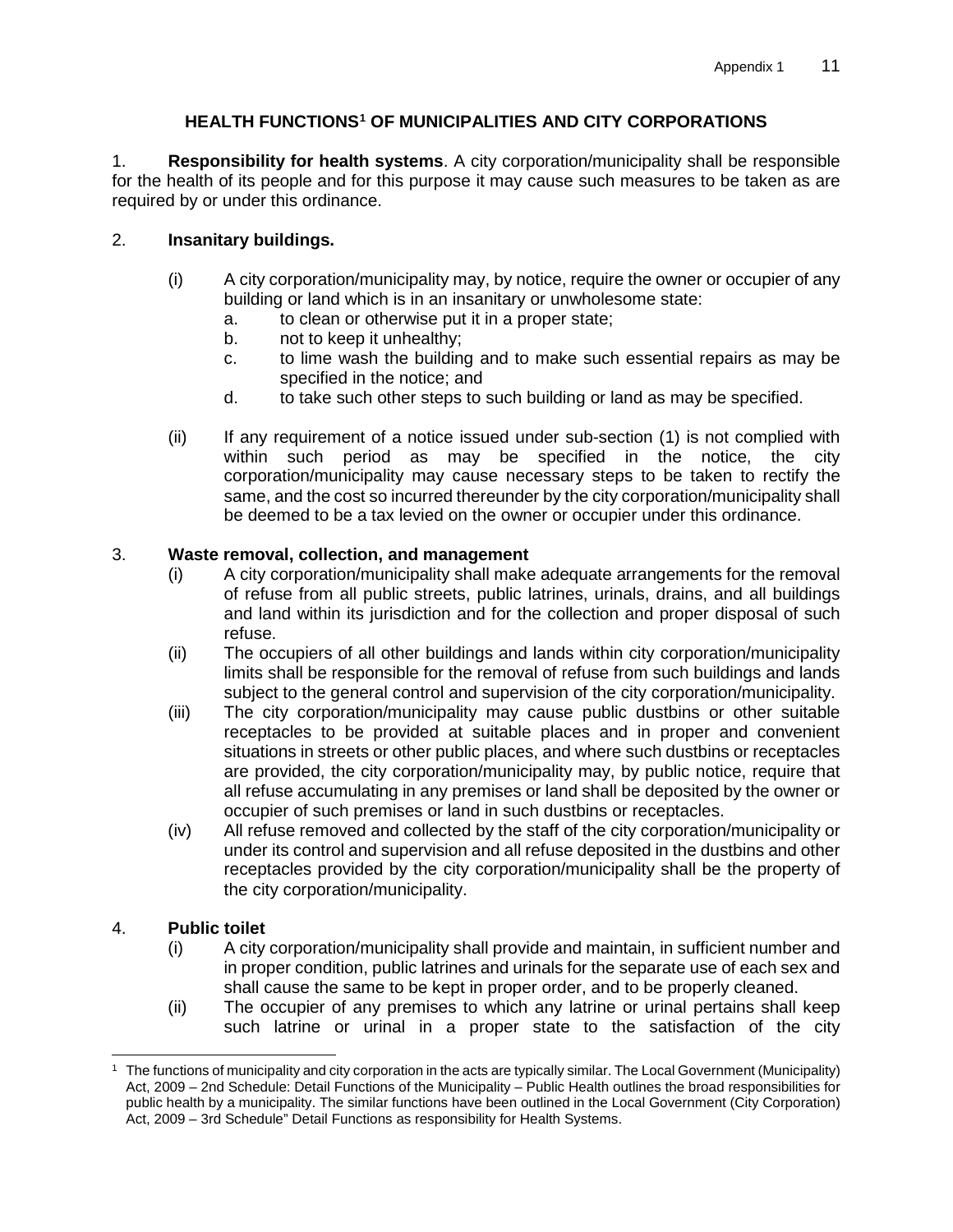corporation/municipality and shall employ such staff or resources for the purpose as may be necessary or as may be specified by the city corporation/municipality.

(iii) Where any premises are without privy or urinal accommodation, or without adequate privy or urinal accommodation, or the privy or urinal is on any ground objectionable, the city corporation/municipality may, by notice, require the owner of such premises (a) to make such structural or other alterations in the existing privy or urinal accommodation as may be so specified; (b) to remove the privy or urinal; and (c) where there is an underground sewerage system, to substitute connected-privy or connected-urinal accommodation for any service-privy or service-urinal accommodation.

## 5. **Births, deaths, and marriage registration**

- (i) A city corporation/municipality shall register all births, deaths, and marriages within the limits of the city corporation/municipality and information of such births, deaths, and marriages shall be given by such persons or authorities, and shall be registered in such manner, as the by-laws may provide.
- (ii) A city corporation/municipality shall record marriages and death registration and shall discharge any other duty per the ordinance.

## 6. **Infectious diseases**

- (i) A city corporation/municipality shall adopt such measures to prevent spread of infectious diseases and to restrain infection within the municipality as the rules and by-laws may provide.
- (ii) A city corporation/municipality may, and if so required by the government shall establish and maintain one or more hospitals for the reception and treatment of persons suffering from infectious diseases.
- (iii) A city corporation/municipality may, in the prescribed manner, frame and implement schemes for the prevention and control of infectious diseases.

7. **Promotion of public health.** Subject to the provisions of this ordinance and the rules, a city corporation/municipality may, and if the government so directs shall, take such measures for promoting public health, including education in health, as it considers necessary or the government directs.

#### 8. **Hospitals and dispensaries**

- (i) A city corporation/municipality may, and if so required by the government shall, establish and maintain such number of hospitals and dispensaries as may be necessary for the medical relief of the inhabitants of the city corporation/ municipality and the people visiting it.
- (ii) Every hospital and dispensary maintained by a city corporation/municipality shall be managed and administered in such manner as may be prescribed.
- (iii) Subject to any directions that may be given in this behalf by the prescribed authority, every hospital and dispensary maintained by a city corporation/ municipality shall be provided with such drugs, medicines, instruments, apparatuses, appliances, equipment and furniture in accordance with such scale and standards as may be prescribed.

9. **Medical, aid, medical education, etc.** A city corporation/municipality may, and if so required by the government shall, take such measures as may be necessary or as may be specified by the government for the:

(i) provision and maintenance of first aid centers;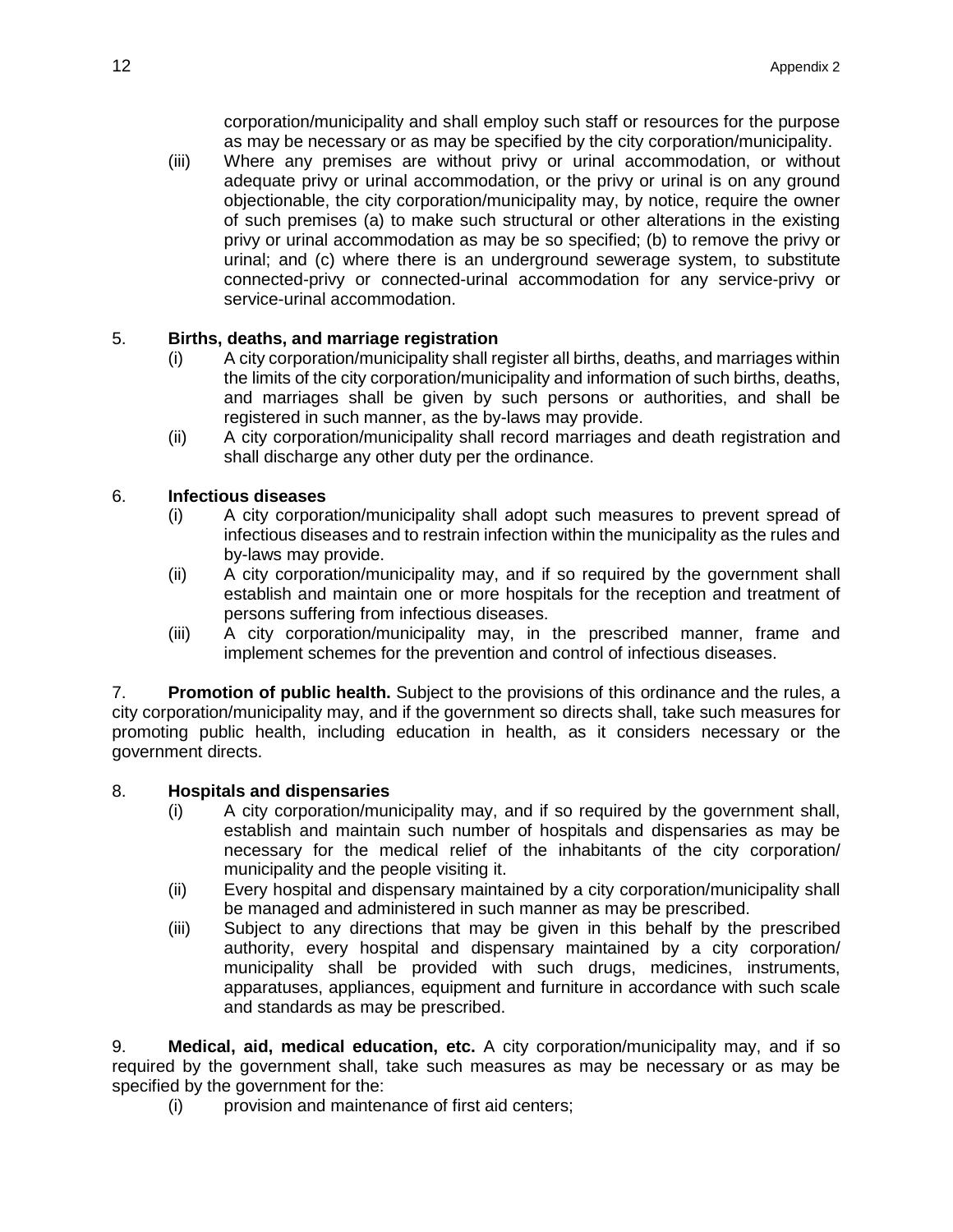- 
- (ii) provision and maintenance of mobile medical aid units;<br>(iii) promotion and encouragement of societies for the provis (iii) promotion and encouragement of societies for the provision of medical aid;
- (iv) promotion of medical education;
- (v) payment of grants to institutions for medical relief; and
- (vi) medical inspection of school children.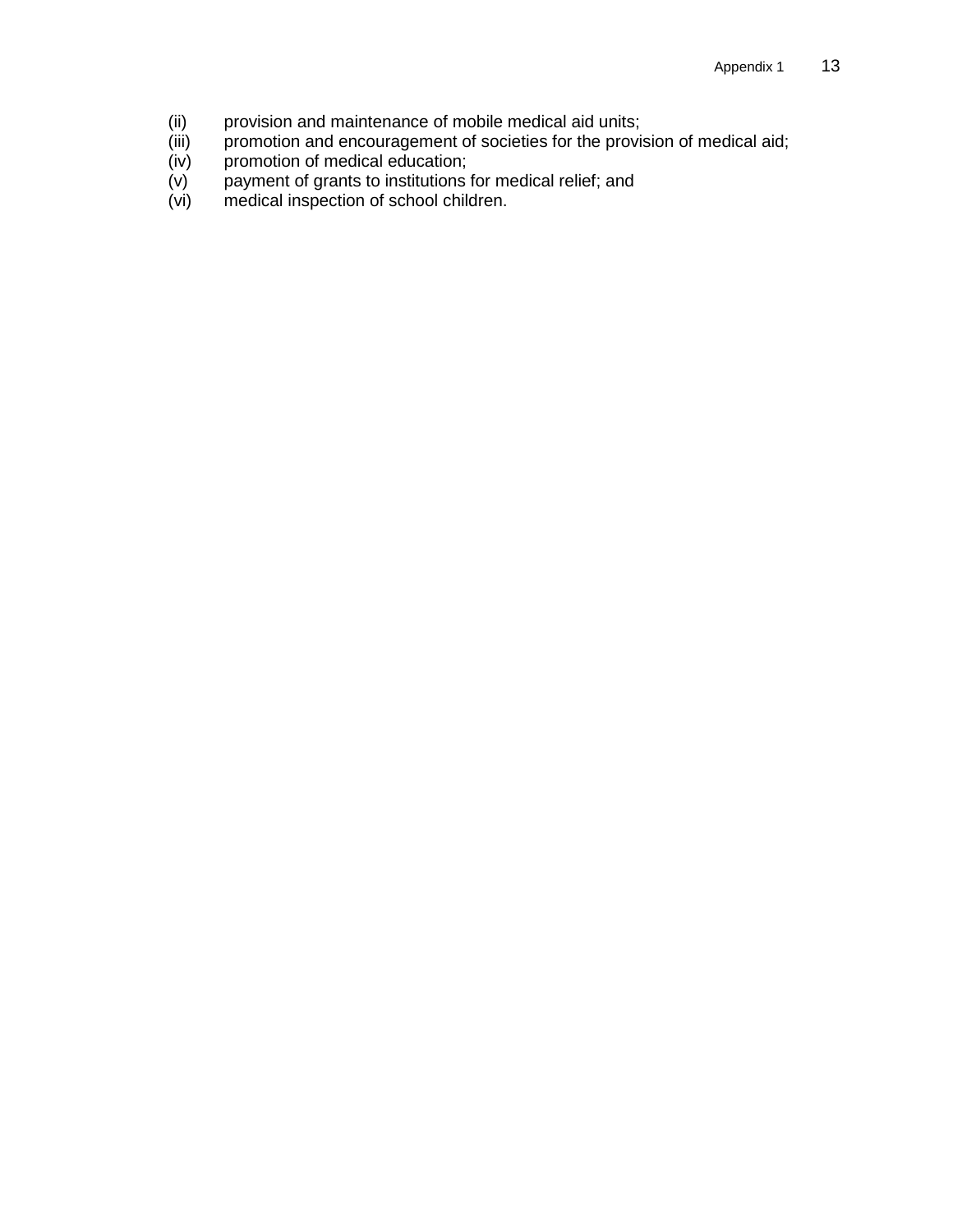

#### **FINANCING FLOW IN THE BANGLADESH HEALTH SYSTEM**

Source: WHO. 2015. Bangladesh Health System Review. Asia Pacific Observatory on Health Systems and Policies. Geneva.